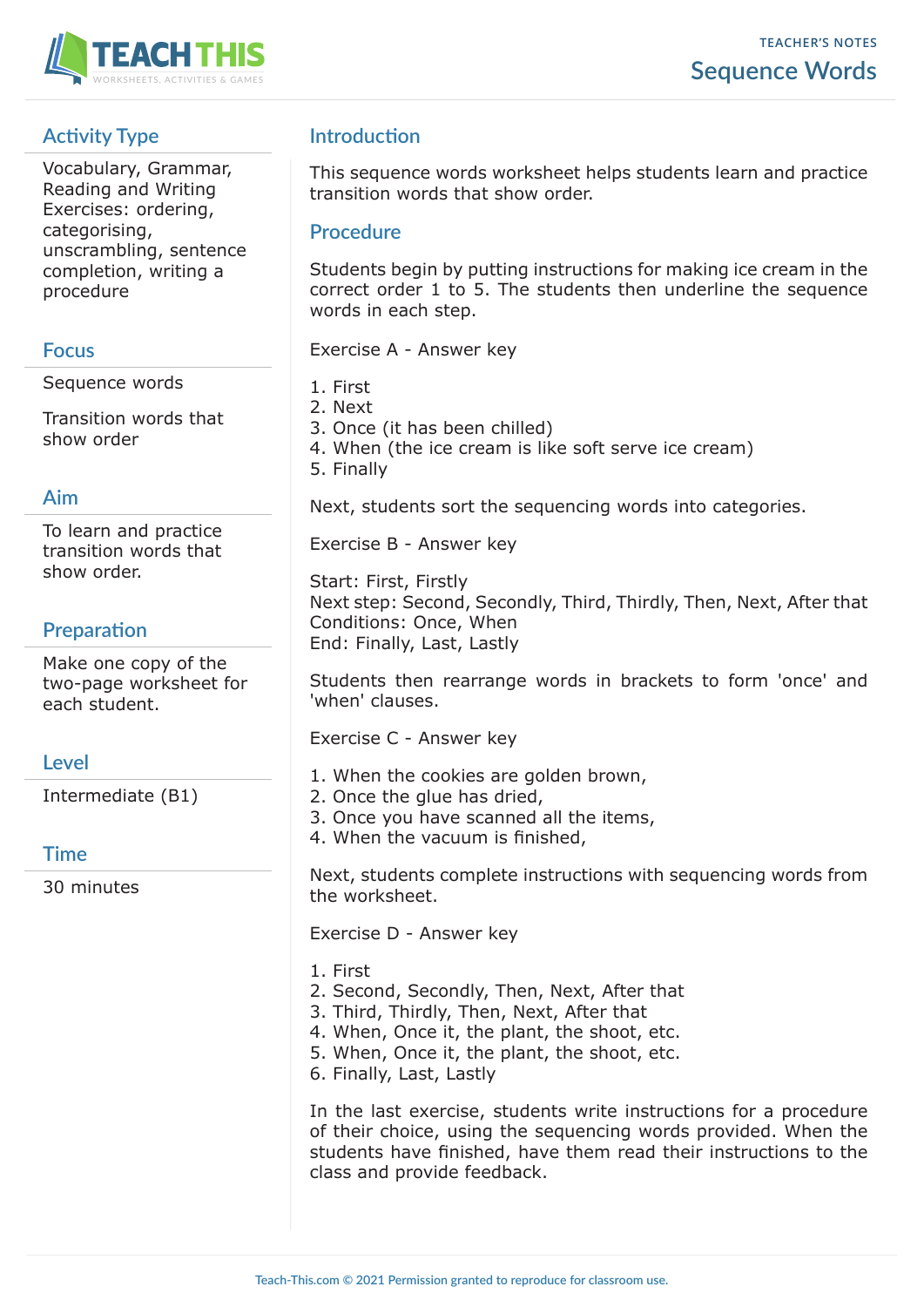

#### **A. Read the instructions for making ice cream. Number the steps 1 to 5 and underline the words that show the order.**

............ Next, put the mixture in a freezer-safe container and chill

it in the freezer for about an hour.

- ............ Finally, cover the ice cream and freeze it overnight.
- ............ First, mix cream, sugar, and your flavours in a bowl.
- ............ When the ice cream is like soft serve ice cream, stir in your mix-ins. (Soft serve

ice cream is the kind of ice cream you get at fast food restaurants.)

............. Once it has been chilled, stir the ice cream by hand or with a mixer and put it

back in the freezer. Repeat this step every 30 minutes for 2-3 hours.

#### **B. Sort the sequence words into groups.**

Then Once Second(ly) Finally Next Third(ly) After that Last(ly) When First(ly)

| <b>Start</b> | <b>Next step</b> | <b>Conditions</b> | <b>End</b> |
|--------------|------------------|-------------------|------------|
|              |                  |                   |            |
|              |                  |                   |            |
|              |                  |                   |            |

**C. 'Once' and 'when' introduce clauses. That means they need to be followed by a subject and a verb. Reorder the words in brackets to form 'Once' and 'When' clauses.**

1. Bake the cookies at 180 degrees Celsius for about 12 minutes. (are / the / golden brown

when / cookies), remove them from the oven and let them cool for one hour.

...............................................................................................................................

2. Glue the two pieces together. (has dried / once / glue / the), you can begin to paint.

...............................................................................................................................

3. Scan it and put it in the bag. (once / all the items / have scanned / you), you can pay.

...............................................................................................................................

4. To start your robotic vacuum cleaner, push the 'Clean' button. (is / the / finished / vacuum

/ when), it will return home.

...............................................................................................................................